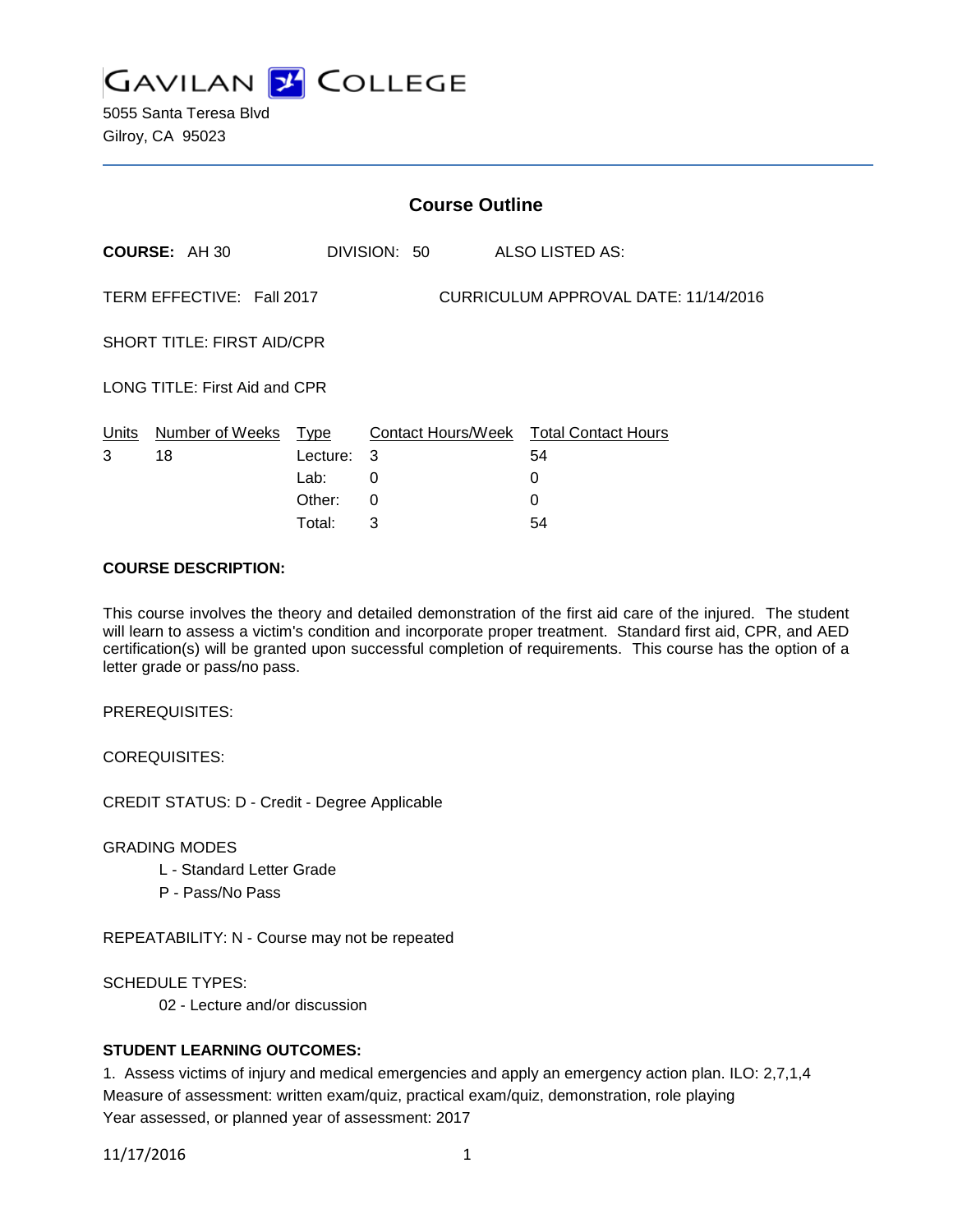Semester: Fall

2. Describe the signs and symptoms associated with common medical emergencies and demonstrate the first aid care that is needed for such emergencies. ILO: 2,7,1,4

Measure of assessment: written exam/quiz, practical exam/quiz, demonstration, role playing

Year assessed, or planned year of assessment: 2017

Semester: Fall

3. Demonstrate cardiopulmonary resuscitation and the use of AED. ILO: 7,2

Measure of assessment: skill competency

Year assessed, or planned year of assessment: 2017

Semester: Fall

4. Demonstrate bandaging and splinting techniques. ILO: 7,2

Measure of assessment: skill competency, role playing

Year assessed, or planned year of assessment: 2017

Semester: Fall

5. Demonstrate emergency rescue moves. ILO: 7,2

Measure of assessment: skill competency, role playing

Year assessed, or planned year of assessment: 2017

Semester: Fall

6. Evaluate one's lifestyle for health and safety concerns and set personal goals for achieving a safe and healthy lifestyle. ILO: 7,6,1,2

Measure of assessment: homework, discussion

Year assessed, or planned year of assessment: 2017

# **CONTENT, STUDENT PERFORMANCE OBJECTIVES, OUT-OF-CLASS ASSIGNMENTS**

Curriculum Approval Date: 11/14/2016

6 Hours:

Content: Before Giving Care and Checking an Injured or Ill Person - Your role in the EMS system. Good Samaritan Laws and Legal Concerns. Disease transmission and prevention. Taking action: emergency action steps. Checking a conscious person. Shock. Checking an unconscious person. Incident stress. Checking an injured or ill adult. Checking an injured or ill child or infant.

Student Performance Objectives: Describe how to recognize an emergency. Describe how to prioritize care for injuries and illnesses. Describe the purpose of Good Samaritan laws and explain how they relate to one's legal concerns. Identify the difference between (expressed) consent and implied consent. Identify how to reduce the risk of disease transmission when giving care. Explain how to activate and work with the EMS system. Explain when to move an injured or ill adult/child/infant from a dangerous scene. Explain how to check a conscious adult/child/infant for life-threatening and non-life-threatening conditions. Identify the signals of shock and describe how to minimize its effects. Demonstrate how to check an unconscious adult/child/infant for life-threatening conditions.

9 Hours:

Content: Cardiac Emergencies and CPR - Heart attack. Cardiac arrest. CPR - Adult. CPR - Child. CPR - Infant. Heart and circulatory system.

Student Performance Objectives: Recognize the signals of a cardiac emergency. Identify the links in the Cardiac Chain of Survival. Describe how to care for a heart attack. List the causes of cardiac arrest. Explain the role of CPR in cardiac arrest. Explain and demonstrate how to perform CPR on a(n) adult/child/infant. Discuss the heart and circulatory system as it relates to CPR.

3 Hours:

Content: AED - Using an AED - Adults. Using an AED - Children and Infants. AED precautions. Special AED situations. AED protocols.

Student Performance Objectives: Explain what defibrillation is and how it works. Identify precautions to take when using an AED on a person in sudden cardiac arrest. Explain and demonstrate how to use an AED on a(n) adult/child/infant.

11/17/2016 2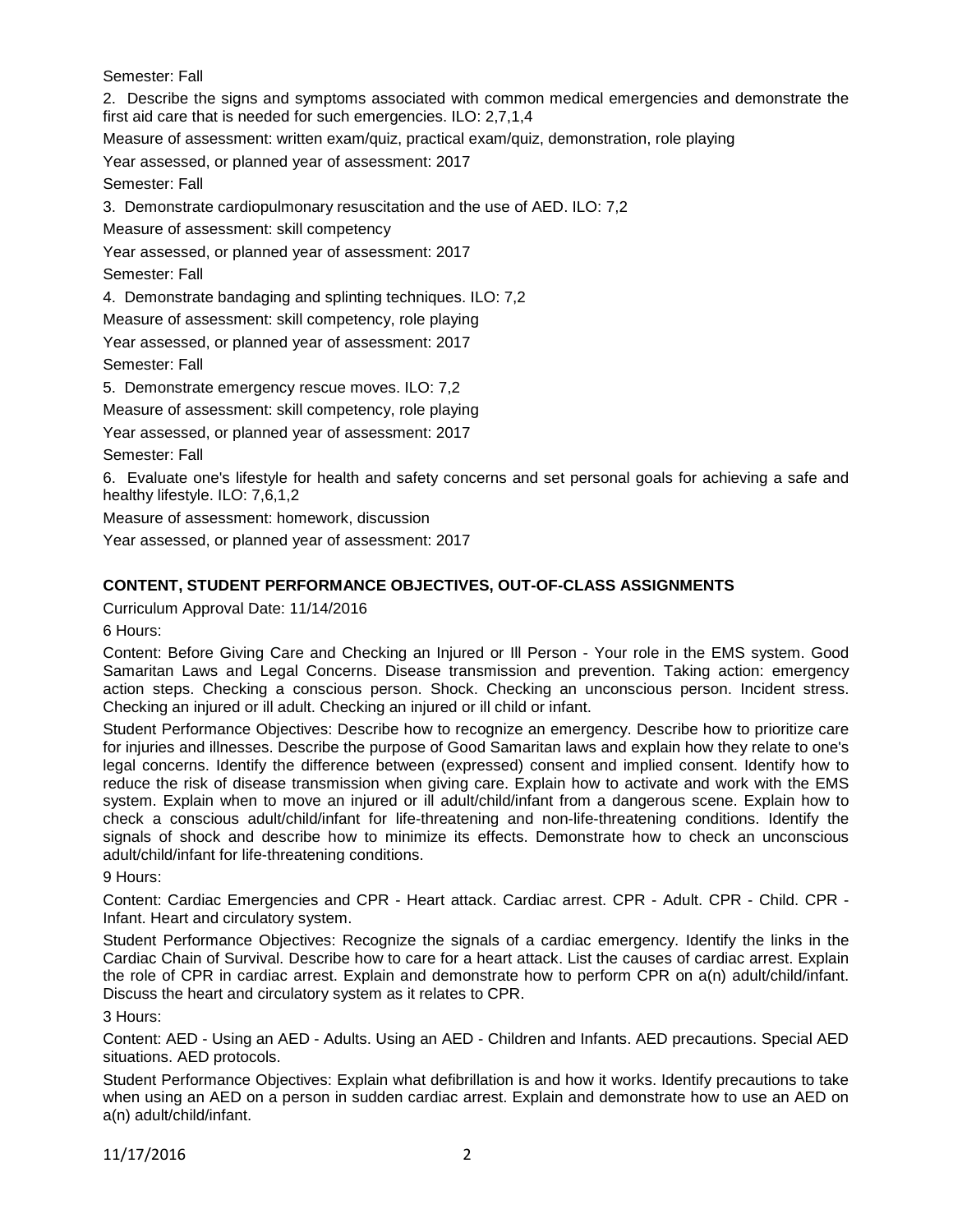# 6 Hours:

Content: Breathing Emergencies - Respiratory distress and respiratory arrest. Choking. Conscious Choking - Adult. Conscious Choking - Child. Conscious Choking - Infant. Unconscious Choking - Adult. Unconscious Choking - Child and Infant. Respiratory system.

Student Performance Objectives: Recognize the signals of a breathing emergency. Explain and demonstrate how to care for a conscious adult/child/infant who is choking. Explain and demonstrate how to care for an unconscious adult/child/infant who is choking. Discuss the respiratory system as it relates to breathing emergencies.

### 3 Hours:

Content: Sudden Illness - Specific sudden illnesses. Poisoning.

Student Performance Objectives: Identify the signals of and describe how to care for common sudden illnesses, such as stroke, seizures and diabetic emergencies. Discuss general care for poisoning, including ingested poisons and exposure to poisons such as toxic fumes and wet and dry chemicals.

### 3 Hours:

Content: Environmental Emergencies - Heat-related illnesses and cold-related emergencies. Bites and stings. Poisonous plants. Lightning.

Student Performance Objectives: Identify the signals of heat-related illnesses and cold-related emergencies and describe how to care for them. Discuss how to treat such emergencies as bites, stings and poisonous plants. Explain how to care for a victim hit by lightning.

### 3 Hours:

Content: Soft Tissue Injuries - Wounds. Burns. Special situations. Controlling external bleeding. Using a manufactured tourniquet.

Student Performance Objectives: Identify signals of various soft tissue and musculoskeletal injuries and describe how to care for them. Demonstrate how to control external bleeding. Demonstrate how to control severe, uncontrollable external bleeding with a manufactured tourniquet.

### 9 Hours:

Content: Injuries to Muscles, Bones and Joints Including Head, Neck and Spinal Injuries - Types of injuries. Applying an anatomic splint. Applying a soft splint. Applying a rigid splint. Applying a sling and binder. Skeletal system. Muscular system.

Student Performance Objectives: Identify signals of head, neck and spinal injuries and explain how to care for them. Explain how to care for muscle, bone or joint injuries. Demonstrate how to splint a muscle, bone or joint injury. Identify the major bones and muscle groups of the body as they relate to injuries and applying first aid.

3 Hours:

Content: Special Situations and Circumstances - Children and infants. Emergency childbirth. Older adults. People with disabilities. Language barriers. Crime scenes and hostile situations.

Student Performance Objectives: Describe common childhood injuries and illnesses, including their symptoms and care. Explain how to help a women in an emergency childbirth situation. Describe common older adult injuries and illnesses, including their symptoms and care. Discuss various disabilities and explain how one might care for them in order to treat an injury/illness. Describe how you might communicate with a person with whom you have a language barrier in order to treat an injury/illness. Explain the precautions you would take at a crime scene and/or hostile situation.

3 Hours:

Content: Asthma. Anaphylaxis and Epinephrine Auto-Injectors - Assisting with an asthma inhaler.

Assisting with an epinephrine auto-injector.

Student Performance Objectives: Identify the signals of and describe the care given to a person experiencing an asthma attack. Demonstrate the use of a metered dose inhaler. Identify the signals of and describe the care given to a person experiencing anaphylaxis. Describe how to report an allergic reaction and your care to EMS personnel. Demonstrate appropriate handling, use and disposal of an epinephrine auto-injector.

### 4 Hours:

Content: Injury Prevention and Emergency Preparedness. Healthy Lifestyles. Emergency Scenarios. -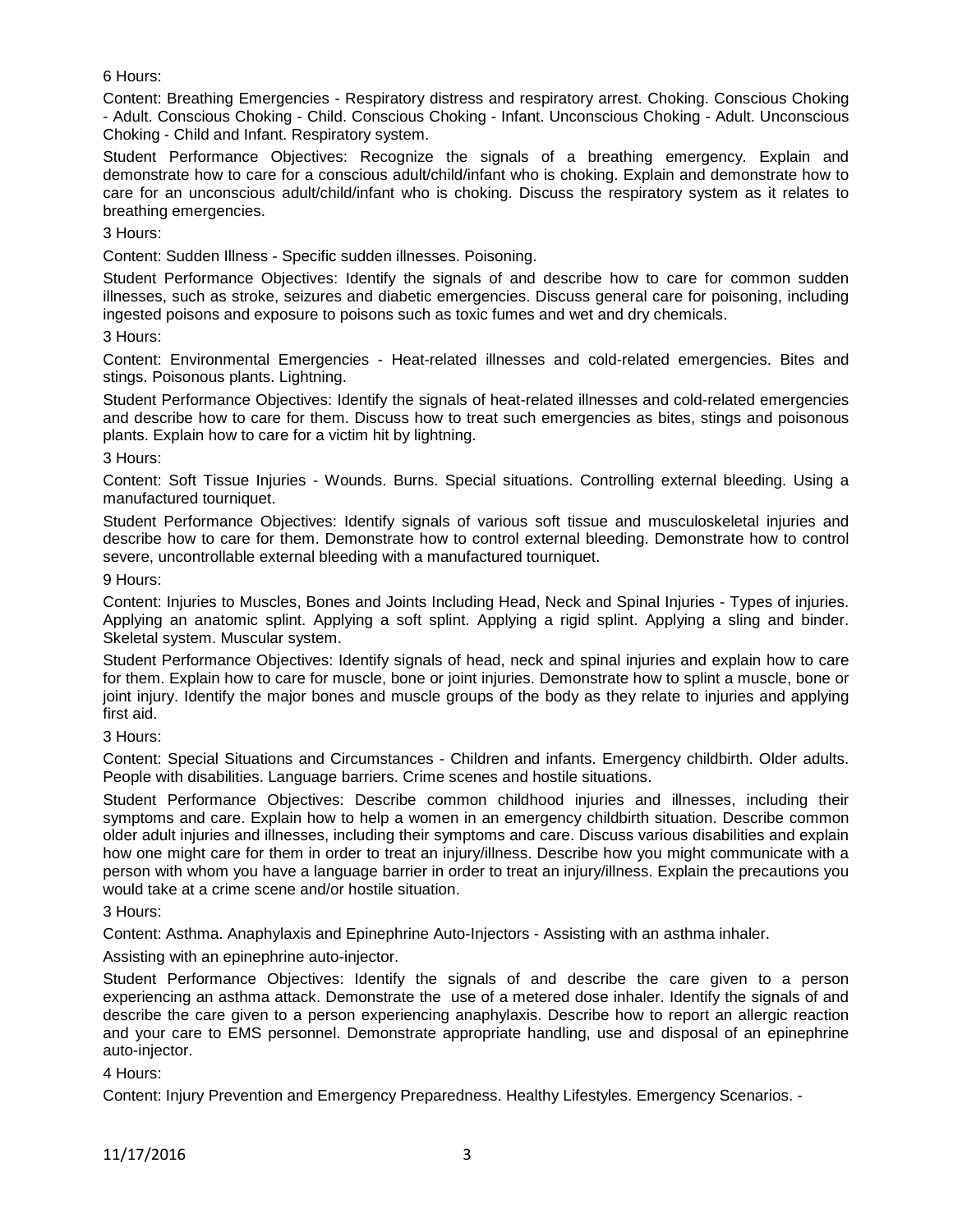Injury risk factors. Reducing your risk of injury. Focus on preparedness - developing a plan of action. Vehicle safety. Fire safety. Safety at home. Safety at work. Safety at play. Focus on prevention - make your home safe for kids.

Student Performance Objectives: Discuss the health choices you make on a daily/weekly/monthly bases that have an effect on your health. Assess your personal safety measures as they relate to preparedness and prevention. Apply knowledge and skills learned in course during an emergency scenario.

2 Hours:

Final - Written and practical certification tests.

# **METHODS OF INSTRUCTION:**

lecture, discussion, demonstration, guided practice

# **METHODS OF EVALUATION:**

Writing assignments Percent of total grade: 20.00 % Written Homework, Assessment Assignments Problem-solving assignments Percent of total grade: 10.00 % Quizzes, Exams Skill demonstrations Percent of total grade: 40.00 % Performance Exams Objective examinations Percent of total grade: 30.00 % Multiple Choice, True/False, Matching Items, Completion

# **OUT OF CLASS ASSIGNMENTS:**

# Required Outside Hours: 12

Read related textbook chapter. Complete worksheet questions, which could include: What are some common factors that keep people from responding to an emergency medical situation? What is "normal breathing"? When should you move an injured or ill person? Complete At the Scene activity cards, which could include: You see a child sitting on the sidewalk near a bike with a cut on her leg. What should you keep in mind when giving her first aid care? OR You come upon an unconscious adult/child/infant. List the steps in the correct order that you should perform.

### Required Outside Hours: 18

Read related textbook chapter. Complete worksheet questions, which could include: What are some of the signals of a heart attack? Name all four links of the Cardiac Chain of Survival. Complete At the Scene activity cards, which could include: Perform the steps in the correct order - CPR on a(n) adult/child/infant. Practice CPR techniques for adults/children/infants.

### Required Outside Hours: 6

Read related textbook chapter. Complete "Fact or Fiction" worksheet questions, which could include: Sudden cardiac arrest is the same as a heart attack. Fact or fiction? AED pads must be removed before performing CPR. Fact or fiction? If the placement of the AED pads is reversed, the AED will not work. Fact or fiction? An AED cannot be used on a pregnant woman. Fact or fiction? Never use an AED on an infant. Fact or fiction? Complete At the Scene activity cards, which could include: Perform the steps in the correct order - using an AED on a(n) adult/child/infant.

### Required Outside Hours: 12

Read related textbook chapter. Complete worksheet questions, which could include: What are some signals of a breathing emergency? How might you recognize a breathing emergency? What are some common causes of breathing emergencies in adults/children/infants? What should you do if a person does not give consent? What is the best way to check whether a(n) adult/child/infant is unconscious? Complete At the Scene activity cards, which could include: You suspect that Sheila is in shock. She tells you that she is very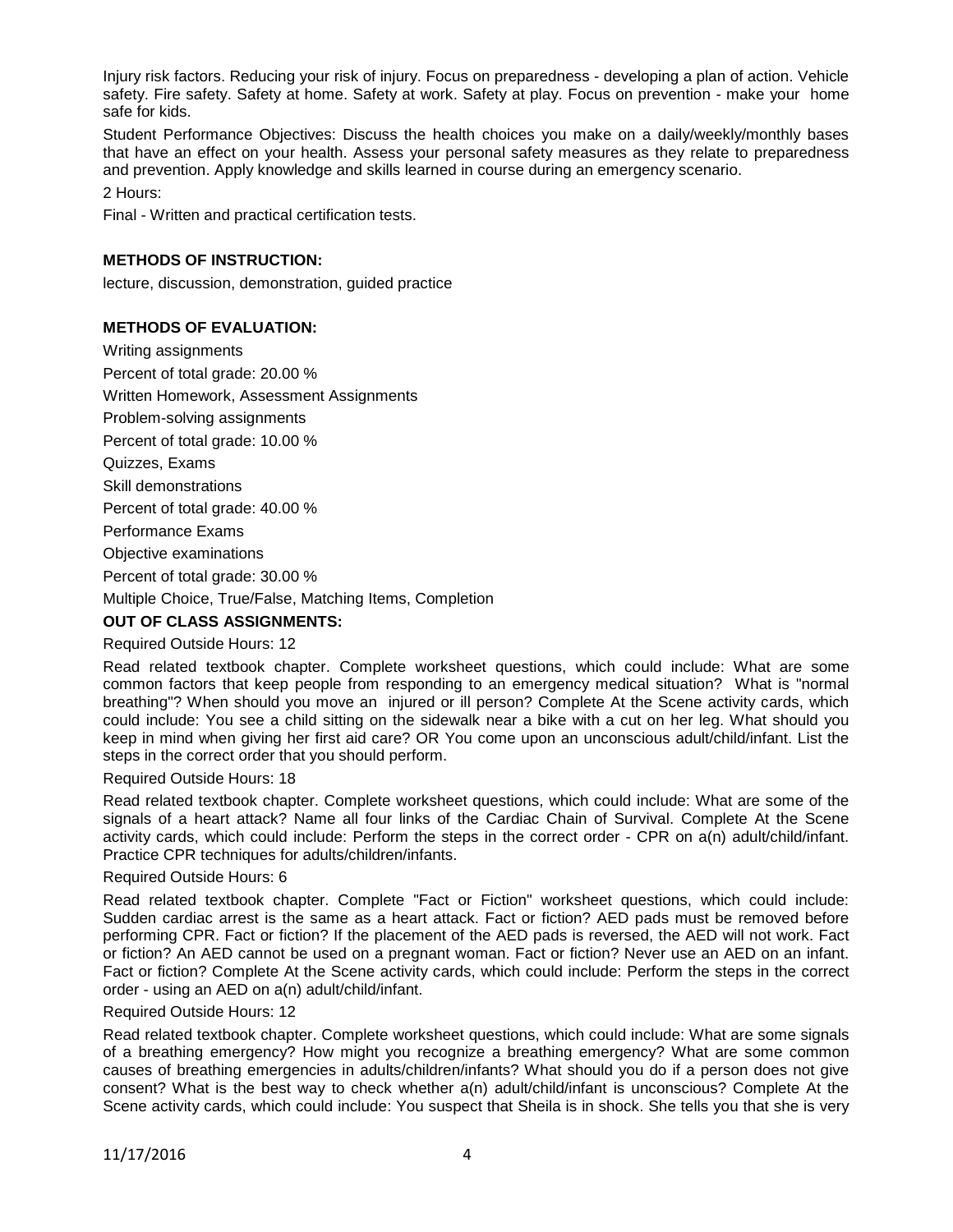thirsty. Should you give her water? OR You notice a young child put a piece of hard candy in his mouth. He is coughing forcefully but has a frightened look on his face. What should you do?

#### Required Outside Hours: 6

Read related textbook chapter. Complete "Sudden Illness Trivia" worksheet questions, such as: What sudden illness is caused by a blockage of blood flow to the brain? What does FAST stand for? For a young child or an infant, is a febrile seizure lasting less than 5 minutes life threatening? What might cause you to suspect a person is having an allergic reaction? You suspect that a young child has swallowed a large amount of prescribed medicine. The child is complaining of a stomachache. Should you give the child something to drink?

#### Required Outside Hours: 6

Read related textbook chapter. Complete "Caring for Heat-Related Illnesses and Caring for Cold-Related Emergencies" worksheet questions, such as: List the steps you would follow and the treatment you would perform for - heat cramps, heat exhaustion, heat stroke, hypothermia, frostbite.

#### Required Outside Hours: 6

Read related textbook chapter. Complete "Burn Care - Fact or Fiction" worksheet questions, which could include: You should put ice or ice water on a burn. Fact or fiction? You should not remove any pieces of clothing that stick to the burned area. Fact or fiction? When caring for a chemical burn, you should brush off any dry chemicals before flushing with tap water. Fact or fiction? If the eye is burned by a chemical, loosely cover it with a gloved hand or sterile dressing until EMS personnel take over. Fact or fiction? An electrical burn can cause cardiac and respiratory emergencies. Fact or fiction?

#### Required Outside Hours: 18

Read related textbook chapter. Complete "Dazed and Confused" worksheet, which could include: It is a beautiful day at the park. While Maggie talks with her older sister, Martha is climbing around on the playground equipment. Sensing something has just happened, Maggie turns around and notices Martha clumsily get back on her feet after an apparent fall. As Maggie walks toward Martha, she seems disoriented and off-balance. Answer the provided questions. Complete At the Scene activity cards, which could include: List the steps in the correct order to apply an anatomic splint/a soft splint/a rigid splint/a sling and binder. Practice applying various types of splints.

#### Required Outside Hours: 6

Read related textbook chapter. Answer worksheet scenario questions, which could include: A young Spanish speaking women is having trouble breathing and, based on your check of the person, you suspect that she is having a severe allergic reaction to a bee sting. You only speak English. What should you do? OR A co-worker that you know to have a disability, burned her hand in the lunchroom. You should?

#### Required Outside Hours: 6

Read related textbook chapters. Complete worksheet questions, which could include: List the signals of asthma. Describe how to report an asthma attack and your care to EMS personnel. List the signals of anaphylaxis. Describe the appropriate assessment and documentation of the person's response to an epinephrine auto-injection.

#### Required Outside Hours: 8

Read related textbook material. Homework - Develop a personal emergency action plan. Homework - Complete worksheet on assessing one's lifestyle. Complete scenario worksheet listing the actions you would take. Scenario examples: (1) You are with a friend playing Frisbee at a park. You hear some commotion near the playground. You run over and see a 10-year-old boy lying motionless on the ground. (2) You are sitting on a city bus when you notice a person slumped over in her seat, sweating and staring blankly ahead. The person sitting next to her says, "Somebody help, something is wrong." (3) You are working at a clothing store in a busy shopping mall where AED's are provided. You notice several people are standing around an adult who has collapsed. You and a co-worker approach to investigate. You are both trained in CPR/AED.

### **REPRESENTATIVE TEXTBOOKS:**

Required Representative Textbooks

American Red Cross. American Red Cross First Aid/CPR/AED Participant's Manual. St. Paul, Minn.: Stay Well Health & Safety Solutions,2016.

ISBN: 978-1-58480-660-8